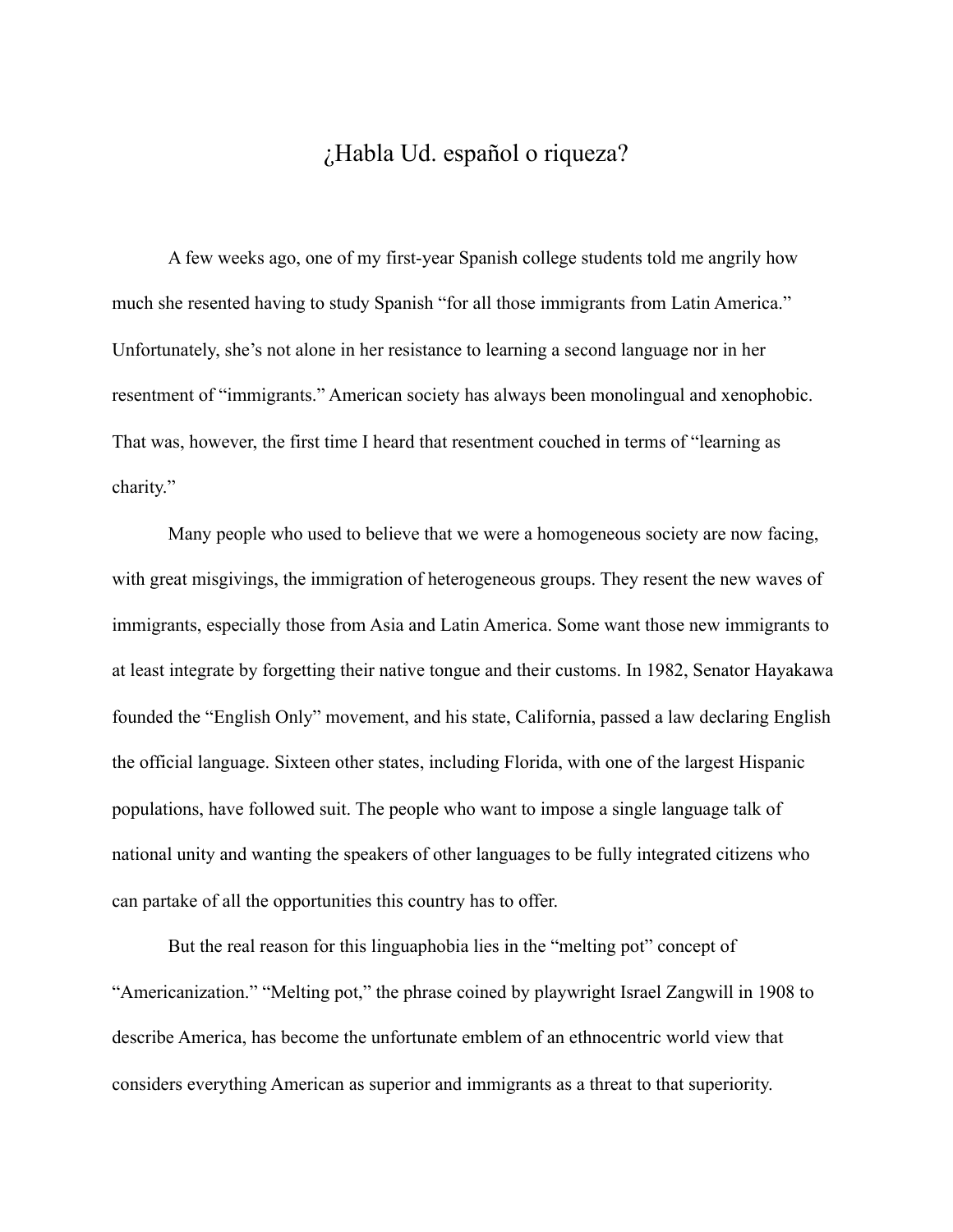In 1751, Benjamin Franklin said:

Why should the Palatine boors be suffered to swarm into our settlements, and, by herding together, establish their language and manners, to the exclusion of ours? Why should Pennsylvania, founded by English, become a colony of aliens, who will shortly be so numerous as to Germanize us, instead of our Anglifying them...?

If we substitute "Asians" and "Hispanics" for "Germans," it becomes easier to understand the fear of anything foreign that still permeates American society today. People who advocate "English Only" are afraid of being latinized; they fear for their identity. In 1896, the Commissioner of the Common Schools of New York City said that the public schools had the duty to form American citizens by "obliterating" all their "distinguishing foreign characteristics and traits," for these were "obstructive, warring, and irritating elements."

 The myth of the melting pot, which really meant "obliterating" the identities of the newcomers in order to "anglify" them is being examined and rejected by long-established as well as by newly-arrived minority groups. We are realizing that we don't want to melt into a tasteless, textureless, colorless mush. We understand that our language and our culture are not "obstructive, warring, and irritating elements." Rather, they are an integral part of our identity and represent riches to enjoy and share rather than excess baggage to shed. We think that a better metaphor for this multi-racial/ethnic/religious/cultural/lingual country is a paella, a curry, an empanada, or a salad.

 On a more positive note, in Texas one can see bumper stickers that read: "MONOLINGUALISM IS A CURABLE DISEASE." In spite of the "English Only" movement, Los Angeles is the second largest Spanish-speaking city in the world after Mexico City. San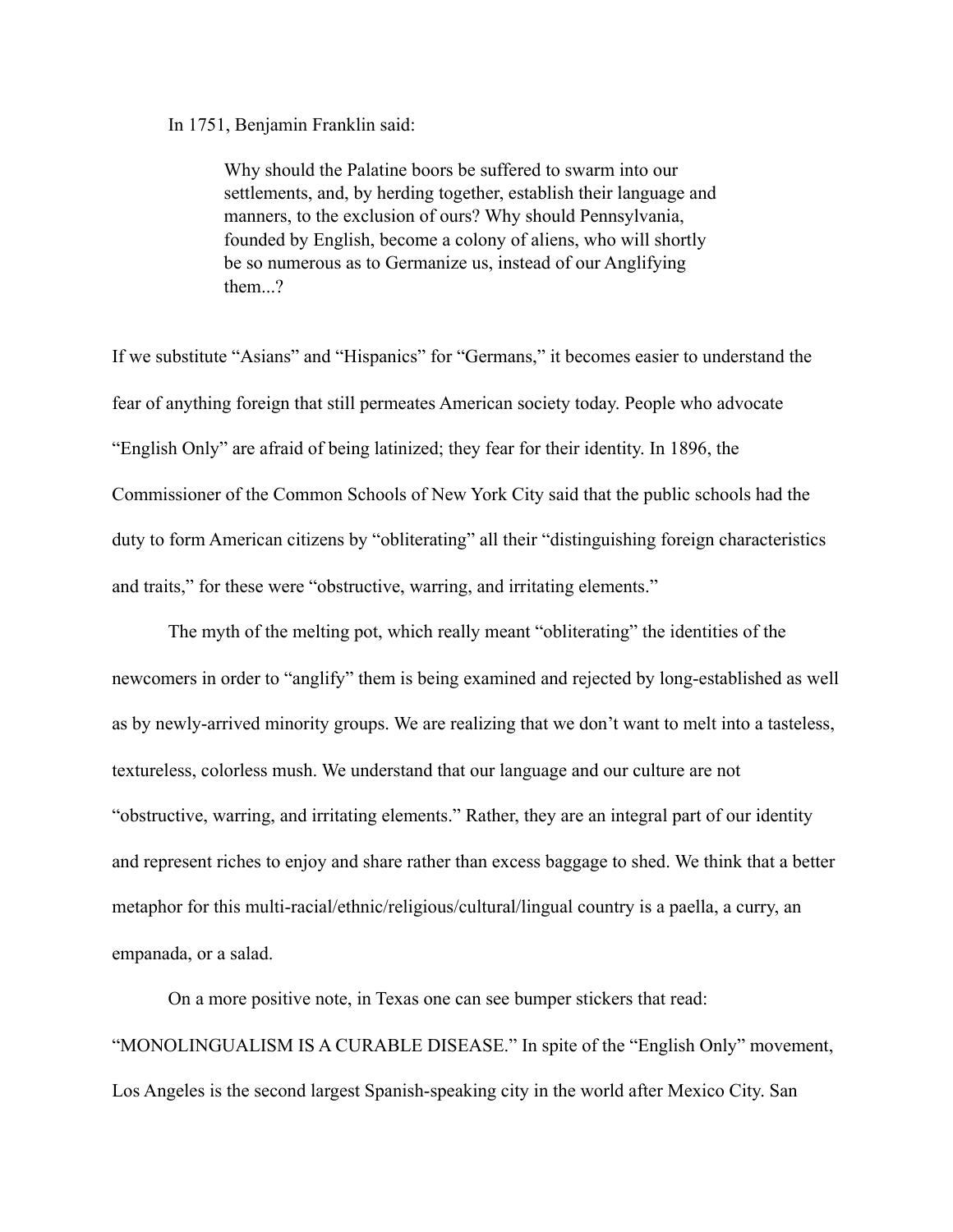Antonio has been bilingual for 150 years. Southern Florida is also bilingual. By the middle of the next century, one out of every four people in this country will be of Hispanic origin, and almost half of the U.S. population will be Spanish-speaking. We will also be English-speaking. We will be Cuban, Mexican, Puerto Rican, Caribbean, Central, or South American and, at the same time, American. That is what being bilingual and bi-cultural means: the freedom to choose not either/ or, but both.

 It is unfortunate that my student thinks she is studying Spanish on behalf of immigrants, that learning Spanish is "charity." I know we speak "richness." Arturo Madrid, President of the Tomás Rivera Center in Claremont, California, said it best:

> I become stronger, and my voice becomes more compelling, because I can draw on two different experiences, two different cultures, two ways of knowing and being. If I were to be denied one or the other, I do not think my voice would be as strong, and I would not feel as empowered.

## Postdata

 I wrote this in 1993, while I was teaching Spanish at the University of Pennsylvania. In the 24 years since, the world has changed, and the United States has changed even more. The immigrant population of this country is now larger and more diverse. This has naturally made America richer and more interesting. I welcome the choices we can now make in the type of cuisine we savor each evening. I admire the elegant, colorful, dresses some of our neighbors wear. I enjoy the sounds of the myriad languages I, unfortunately, don't understand because I speak only two and read only three, but they are still music to my ears. I am thankful that last Saturday I was given the opportunity to join in the celebration of the golden wedding anniversary of a lovely couple from India who are the grandparents of my grandson's best friend, and that I